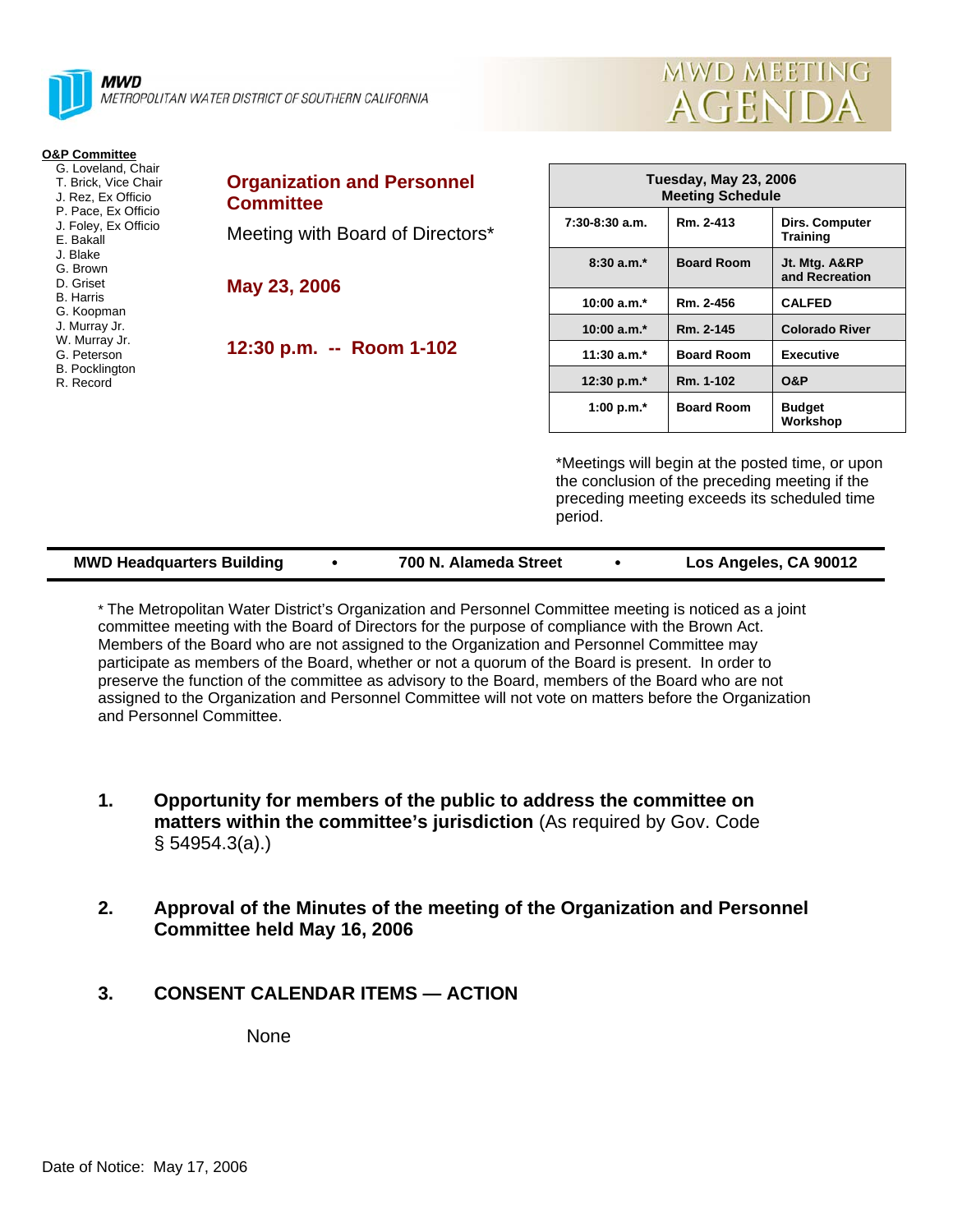# **4. OTHER BOARD ITEMS — ACTION**

None

## **5. BOARD INFORMATION ITEMS**

None

## **6. COMMITTEE ITEMS**

- a. Discussion of successor agreements with bargaining units
- b. Presentation of 2006/07 budget for Human Resources

### **7. DEPARTMENT HEADS PERFORMANCE EVALUATION AND COMPENSATION**

- a. Review and approve performance evaluation rating for General Auditor. (O&P) **Public employee performance evaluation—General Auditor; to be heard in closed session pursuant to Gov. Code Section 54957]**
- b. Review and approve performance evaluation rating for Ethics Officer. (O&P) **Public employee performance evaluation—Ethics Officer; to be heard in closed session pursuant to Gov. Code Section 54957]**
- c. Review and approve compensation and pay-for-performance for General Auditor and Ethics Officer. (O&P)

# **8. FOLLOW-UP ITEMS**

None

## **9. FUTURE AGENDA ITEMS**

## **10. ADJOURNMENT**